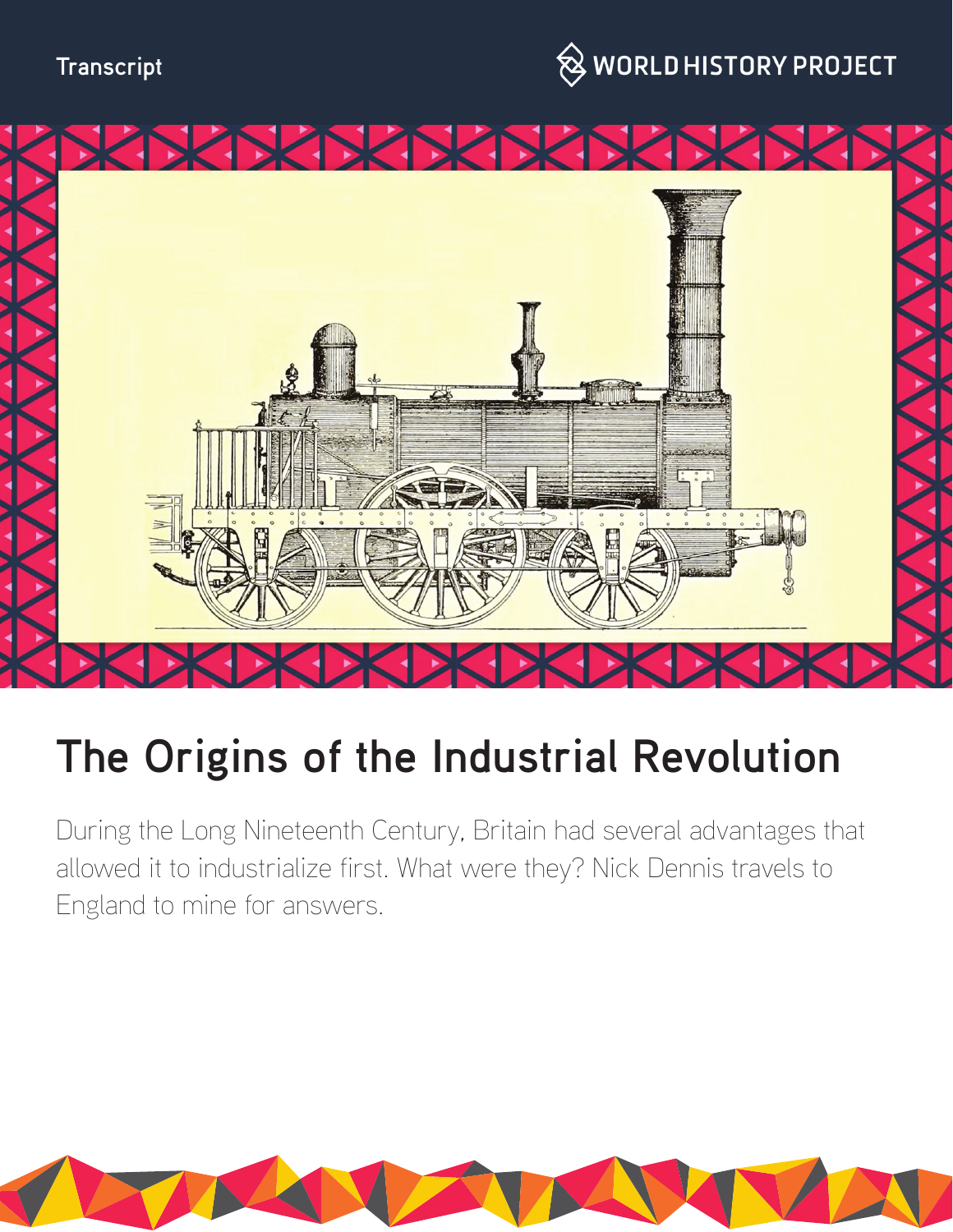

### **00:01**

*Nick Dennis in an industrial factory A black and white photo of women working in an early industrial factory*

*Drawing of a city market; Drawing of an industrial city filled with billows of pollution*

# **01:05**

*Map of Northern England*

# **01:35**

#### **Coal and Environmental Factors**

*Video footage of the Caphouse Colliery and the National Coal Mining Museum A drawing of an early Chinese steam engine*

## **02:13**

*A drawing: "Thomas Newcomen's engine for draining a mine, 1712"*

# **03:11**

*Nick Dennis with Alan and Taz, two men who work in the coal mines, at the* 

The Industrial Revolution was probably one of the greatest transformations in human history. Arguably, it has changed how humans live more than any event since the Agricultural Revolution. Industrialization—producing goods on a scale beyond what could be made in the home—has helped to shape the kind of work we do today. It led to fewer farmers, fewer artisans, and more people in wage paid jobs in factories, or in jobs that support factories. It changed where we live, moving us from rural villages or small towns into apartments and houses and big cities. And it even influenced how our days are structured. The school bell and the factory whistle and shift work reshaped our understanding of time. It gave us a world of mass-produced stuff, from clothing, to tools, to iPhones, all obtainable only with money we earn from our industrial jobs. And increasingly it affects the very air we breathe and the water we drink.

And since the Industrial Revolution began in the 18th century, these changes have happened more rapidly and spread to more places around the world. How did the Industrial Revolution begin? To answer that question, we are going to focus on the region where it all started: northern England. It was here that the coal-fired steam engine, the textile factory, and the other elements of modern industrialization first all came together in the mid-18<sup>th</sup> century.

But why was this part of England specifically at the heart of these incredible and turbulent transformations? I'm here at the Caphouse Colliery, at the National Coal Mining Museum, to begin the search for answers to that question. This is a colliery—a mine from which coal is extracted. Coal fueled the Industrial Revolution; it was coal that made new steam engines possible, and it was these new steam engines that powered industrial factories, trains, and steam ships. The first steam engines were rudimentary and were not invented in Britain. They were first invented in China, some hundred years before the Industrial Revolution.

So why did steam-powered industrialization take off in Britain, and not China? Some historians argue Britain had a unique set of environmental factors that made coal-fired steam power cheap and easy here. First, Britain had very large coal deposits. The coal was also quite near the surface—that means they were easy to mine with 18th-century technology. The only problem was that these mines sometimes filled up with water, but steam engines solved that problem.

The first steam engines in England, which were very inefficient, were, in fact, used to pump water out of coal mines. They were so inefficient, that they were only useful in a place where coal was pretty much free, at the head of the mines. In addition, British coal mines were close to cities where factories and cheap labor to work in them were in ready supply. Finally, Britain is quite flat, which made it possible to build canals to connect the cities to the coal.

I'm here with Alan and Taz, 459 feet and two and a half inches underground to find out about the importance of coal, and what life was like for miners.

2

NICK: So why was coal important for the Industrial Revolution in Britain?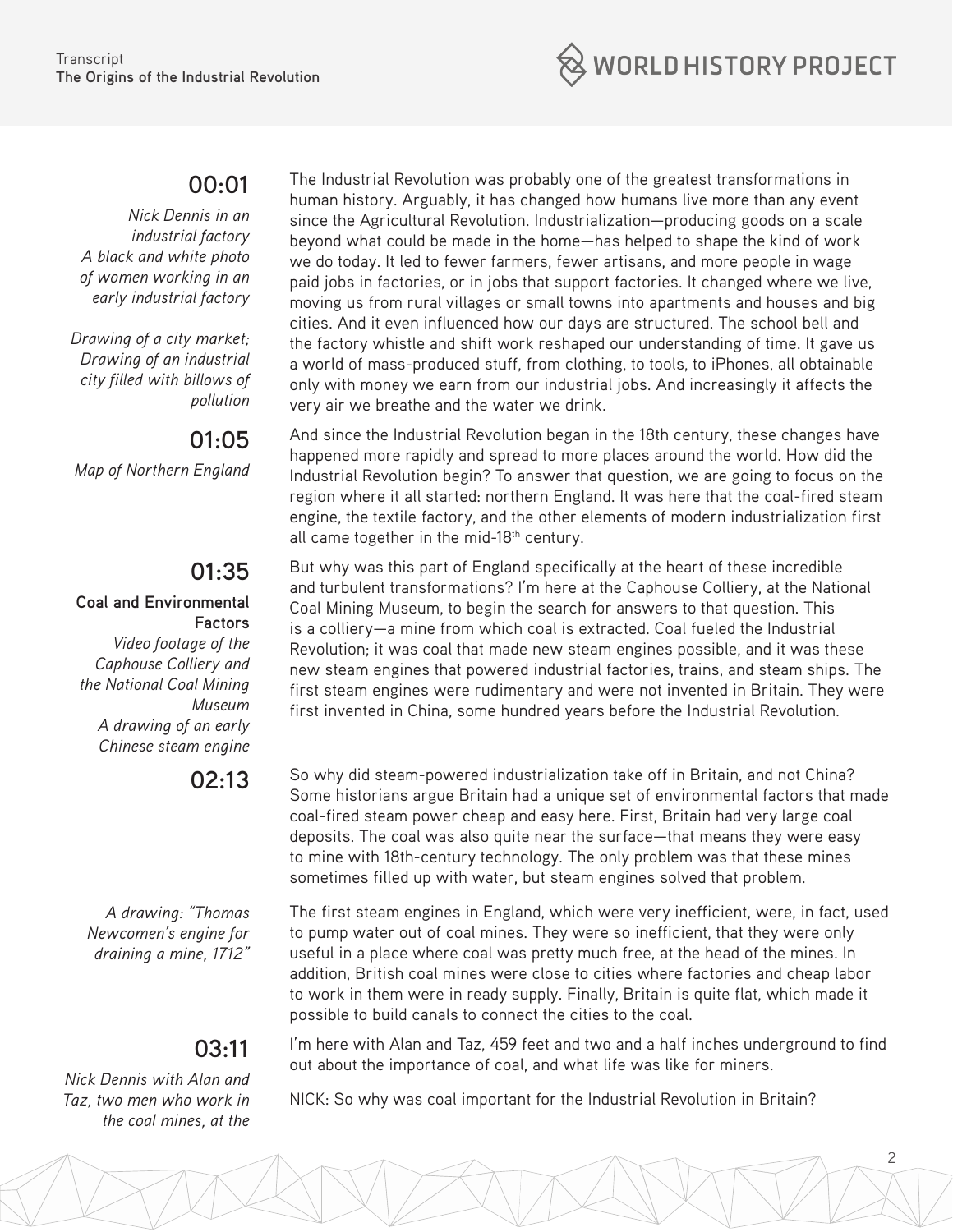WORLD HISTORY PROJECT

*Caphouse Colliery* 

massive part of this country's history, and helped to make it what it is today. Without coal and steam, well, this country wouldn't be as great as what it is today.

#### **03:51**

*Footage of the museum shows sculptures of people working in the mines; a drawing of an 18th century coal mine*

#### **04:51 Textile and Trade**

*A painting depicts people shearing sheep and working with their wool*

# **05:29**

*Reproduction of a steam engine*

*Nick stands in the Lace Hall, an industrial lace factory, with Richard Brawn*

*A photograph of women sewing lace by hand Video footage of a lace machine in action*

### **06:14**

**Finance, Wages, and Property Rights**

NICK: So how was the coal taken out of the mine, and where did it go?

ALAN: Well, in early days, it were taken out [of the] mine by manual labor. Women, children, anybody that needed employment were employed in the mines.

TAZ: Well, they discovered it could make steam. There's no steam without coal. Coal was important, and obviously steam, it were used to generate pumps, steam engines to wind men in and out of [the] mine. The first cars were steam, yeah? So it's been a

TAZ: In the early days, when they started getting into what you'd call, you might think's a deep mine at 140 meters, there were a bucket, big bucket called the cable, yeah, that would be lowered down to load it up, and then they'd have a horse on a rope, going around a wheel gin, which lifted the coal. Slow process but, still managed to get it out.

ALAN: Then obviously they started shallow, and then they went deeper and deeper as technology progressed. The turning point was steam power, really. 'Cuz the coal burnt in steam boilers to produce steam power, which then motivated the production of coal—just, we could pump water out [of] the ground, and we could go deeper and deeper into thicker and more productive seams.

NICK: The availability of coal wasn't the only reason that Britain was uniquely suited to industrialization. For better or for worse, Britain was a nation with a long history of trade. In particular, Britain had been in the textile industry for centuries, raising sheep, turning their wool into cloth, and selling that cloth to Europe and the wider world. In 1700, about 70% of British exports were woolen products, so it was a short but significant step from the kinds of small-scale textile production in the pre-industrial era, to the large textile mills of the industrial era.

I've come to Nottingham, in the Midlands of England, to find out more about the role of textiles in the development of the Industrial Revolution. I'm here at the Lace Hall with Richard Brawn.

NICK: So Richard, what kinds of textiles were produced here in Nottingham?

RICHARD: Lace—mainly lace. After 200 lace factories, [there's] only one actually running still in Nottingham.

NICK: So how was the lace produced before the Industrial Revolution?

RICHARD: Most likely by hand. Then they produced the machine, which, you had to power it yourself, moving pedals and things like this. Then they produced the first lace machine which was powered by a shaft driven by steam engine. And then after that it went from steam engine to an electric motor.

NICK: Beyond commodities, Britain had finance. Partly because of the long history of textile production, Britain had lots of merchants and other people who financed and made money from trade.

3